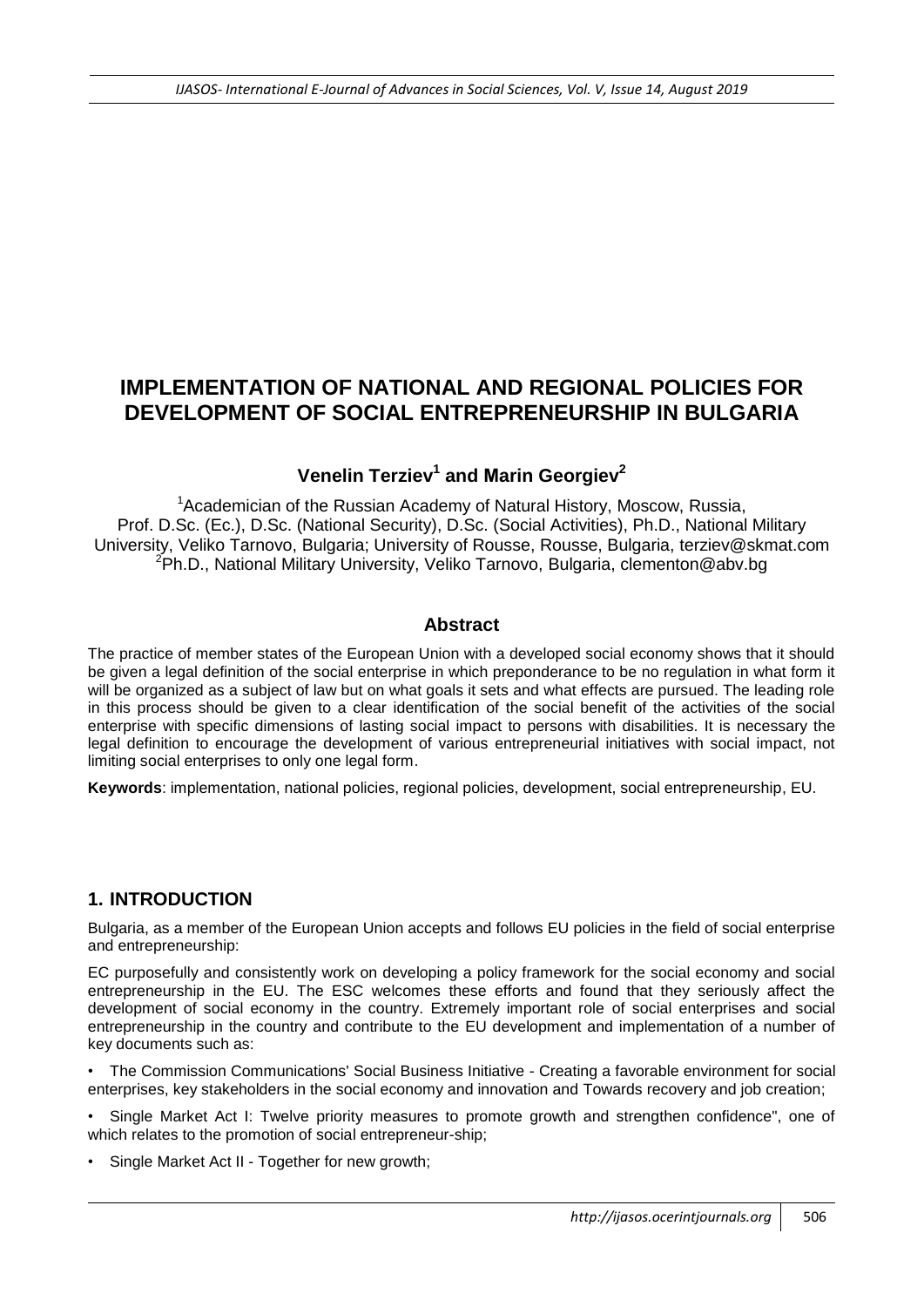• The European Parliament resolution on the Social Business Initiative;

• Special Report from the Committee from 2012 - The social economy in the European Union, which updates a similar report released in 2008. It examined the state contribution, legal instruments and public policies relating to the social economy and its role to overcome the economic crisis.

Other strategic documents relating to social enterprises and social entrepre-neurship are:

Strategy "Europe 2020" where Priority 3 reads achieve "inclusive growth, which will stimulate the economy with high employment levels, leading to social and territorial cohesion".

EC Communication "Social Business Initiative - Creating a favorable climate for social enterprises, key stakeholders in the social economy and innovation", which outlines an action plan to promote social entrepreneurship in Europe in three main ar-eas:

• The first strand is aimed at facilitating access to private funding and mo-bilize European funds to support the financing of social enterprises. This is expected to encourage private and public stakeholders to invest more of its capital or loans for social enterprises.

Following adoption of this key action, the Commission proposed the creation of a Regulation on European Social Entrepreneurship Funds, which was adopted by the EP and the Council of 17 April 2013, and the Programme for Social Change and Innovation. The program provides for the creation of a European financial instrument amounted to 90 mln. Euros, which will facilitate access to finance for social enter-prises to start up their business, its expansion and development.

• The second direction is to strengthen awareness of social entrepreneur-ship by developing appropriate tools. In this direction is the creation of a national da-tabase of social enterprises in the country.

• The third direction is connected with the improvement of the legal envi-ronment for social entrepreneurship by providing the Commission to clarify the legal forms that can be used by social entrepreneurs and to facilitate social enterprises' ac-cess to public procurement.

European Employment Strategy is designed in accordance with the strategy "Europe 2020" to help create throughout the European Union (EU) more and better jobs. The strategic objectives in support of this are:

• To give "new impetus", involving all stakeholders and strengthen controls on national agreements combining flexibility and security of employment;

• Develop self-employment.

Action Plan "Entrepreneurship: 2020 revival of entrepreneurship in Europe", drawn up in 2013 and outlines the steps for decisive joint actions to unleash the en-trepreneurial potential by removing existing barriers and implement radical changes in the entrepreneurial culture in Europe. There are immediate actions in three areas:

The first is education and entrepreneurship training in two main direc-tions - increasing the range and quality of entrepreneurship education and higher edu-cation in entrepreneurship.

• The second area of action is to create a favorable environment for the growth and development of businesses by removing obstacles that hinder their crea-tion and development; access to financing; support during the crucial stages of the life cycle and growth of enterprises; deployment of new business opportunities offered by digitization; An easier transfer of ownership of enterprises; review the procedures for bankruptcy and providing a second chance for honest entrepreneurs insolvent; reducing the regulatory burden.

• The third area of action refers to measures to promote entrepreneurs as role models for entrepreneurship and inclusion of women, the elderly, migrants, the unemployed and young people.

Regulation of the European Parliament and of the Council on European Social Entrepreneurship Funds from April 17, 2013. It should support the market for social enterprises through more effective fundraising by investment funds that are oriented to those companies. It provides for the creation of a European Social Entrepreneur-ship Fund as a collective investment undertaking which aims to invest at least 70% of its aggregate capital contributions and uncalled committed capital in assets that are qualifying investments.

Social enterprises and social entrepreneurship are facing a number of challeng-es related to their better visibility, creating a more favorable legal and institutional environment for their operation, as well as providing better financial opportunities for their development.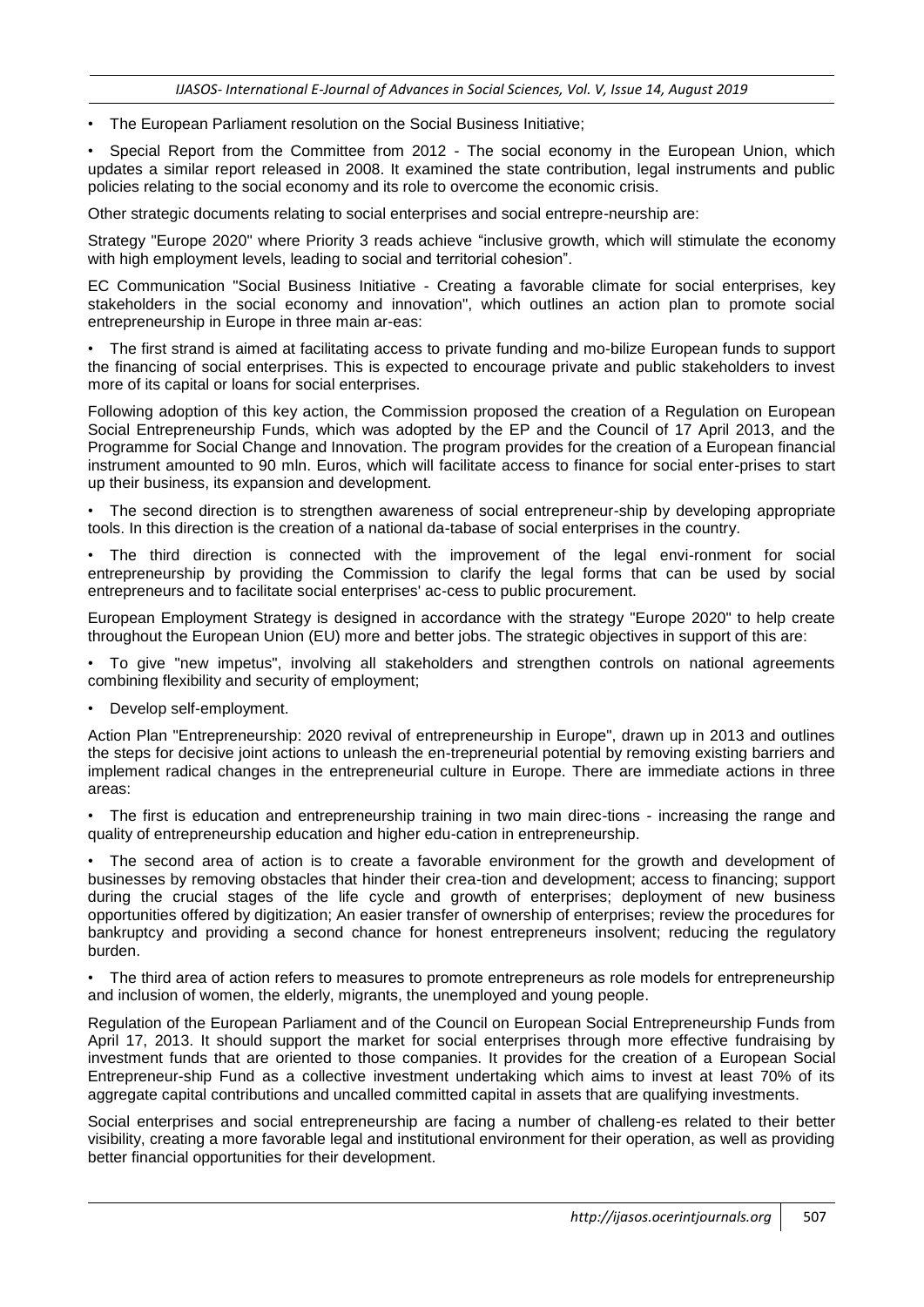The Economic and Social Council (ESC) of Bulgaria recommends setting up a single European definition of social enterprise, which become the basis for plans of legal action by the constitution of social enterprises in the country. According to ESC, required explicit recognition by the public authorities of the different identity of these organizations. ESC considers necessary improvement of cooperation horizontally (between social enterprises) and vertically (between social enterprises and public in-stitutions) level.

Considering that the social economy has a substantial capacity for social inno-vation, the ESC insists that social enterprises are further encouraged in their efforts to find innovative solutions to social problems (eg. The reconciliation of work and pri-vate life, gender equality, the quality of family life and ability to care for children, the elderly and people with disabilities).

One of the latest innovations in the social sphere is the concept of "Experts from experience," developed precisely as a form of social entrepreneurship. These are individuals with specific expertise acquired through personal experiences and exper-tise in social exclusion. The initiative aims to build on existing best practice in Europe to tackle social exclusion by introducing a qualitatively different approach to working with vulnerable groups by creating a profession "expert by experience" (Terziyev, 2019; Terziev, Bencheva, 2019а; Bencheva, Stoeva, Todorova, 2018; Bencheva, Tepavicharova, 2016; Tepavicharova, Bencheva, 2016а; Bogdanova, 2018a; Terziev, 2019b-c; Terziev, Bekiarova, Georgiev, 2019d; Bencheva, Stoeva, 2019e).

# **2. LEGISLATIVE PROVISIONS**

In recent years there has been a clear European policy to promote social entrepreneurship as a key tool to tackle the challenges facing vulnerable groups or solve social issues, including replace (or displace) the traditional forms of social support (social services and payments). More and more funds from the EU budget is spent on concrete measures to support social enterprises. Only predictable budget of the Programme for Social Change and Innovation 2020 amounted to € 960 billion - program, one aim of which is to support the development of social enterprises in the EU (2019h) This program will act together with the other EU instruments to provide funding in this area (European Social Fund, funds to support social enterprises and so on.).

In most Member States have chosen approach of explicit regulation, thereby encouraging develop specific policies.

European legislation provides a sound basis for the social economy. Relevant provisions contained in: Treaty on the Functioning of the European Union; Charter of Fundamental Rights of the European Union; Regulation (EC) № 1435/2003 of the Council of 22 July 2003 on the Statute for a European Cooperative Society; Directive 2003/72 / EC of 22 July 2003 supplementing the Statute for a European Cooperative Society with regard to the involvement of employees; Directive 2006/123 / EC of the European Parliament and of the Council of 12 December 2006 on services in the internal market; Council Decision 2008/618 / EC of 15 July 2008 on guidelines for the employment policies of the Member States; Commission Communication of 30 January 2008 on the proposal for the Joint Report on Social Protection and Social Inclusion 2008 (COM (2008) 0042), accompanying document to the Commission Communication on the proposal for a joint report (SEC (2008) 0091) and to the joint employment report for 2007-2008, endorsed by the Spring European Council of 13-14 March 2008 .; Resolution of 6 May 1994 concerning alternative social economy; EP resolution of 18 September 1998 on the role of cooperatives in the growth of women's employment; EP resolution of 17 June 2008 on the proposal for a Decision of the European Parliament and of the Council concerning the European Year for Combating Poverty and Social Exclusion (2010); EP resolution of 23 May 2007 on promoting decent work for all; Resolution of 9 October 2008 on promoting social inclusion and combating poverty, including child poverty in the EU, as well as in a number of Communications of the European Commission; European Parliament resolution of 19 February 2009 on Social Economy (2008/2250 (INI)); European Parliament resolution of 20 May 2010 on a new partnership for the modernization of universities - dialogue between universities and businesses (2009/2099 (INI)).

Critical components of the legal analysis and development of proposals for legislative changes is the question of legal recognition of companies and organizations from the social economy as real and legally protected participants in economic processes. It is useful to bear in mind the European position expressed by the European Parliament (A6-0015 / 2009).

• Recognition of European statutes for associations, mutual societies and foundations required to ensure equal treatment of social economy enterprises in the internal market;

• The EP calls on the Commission and Member States to develop a legal framework that recognizes the social economy as a third sector;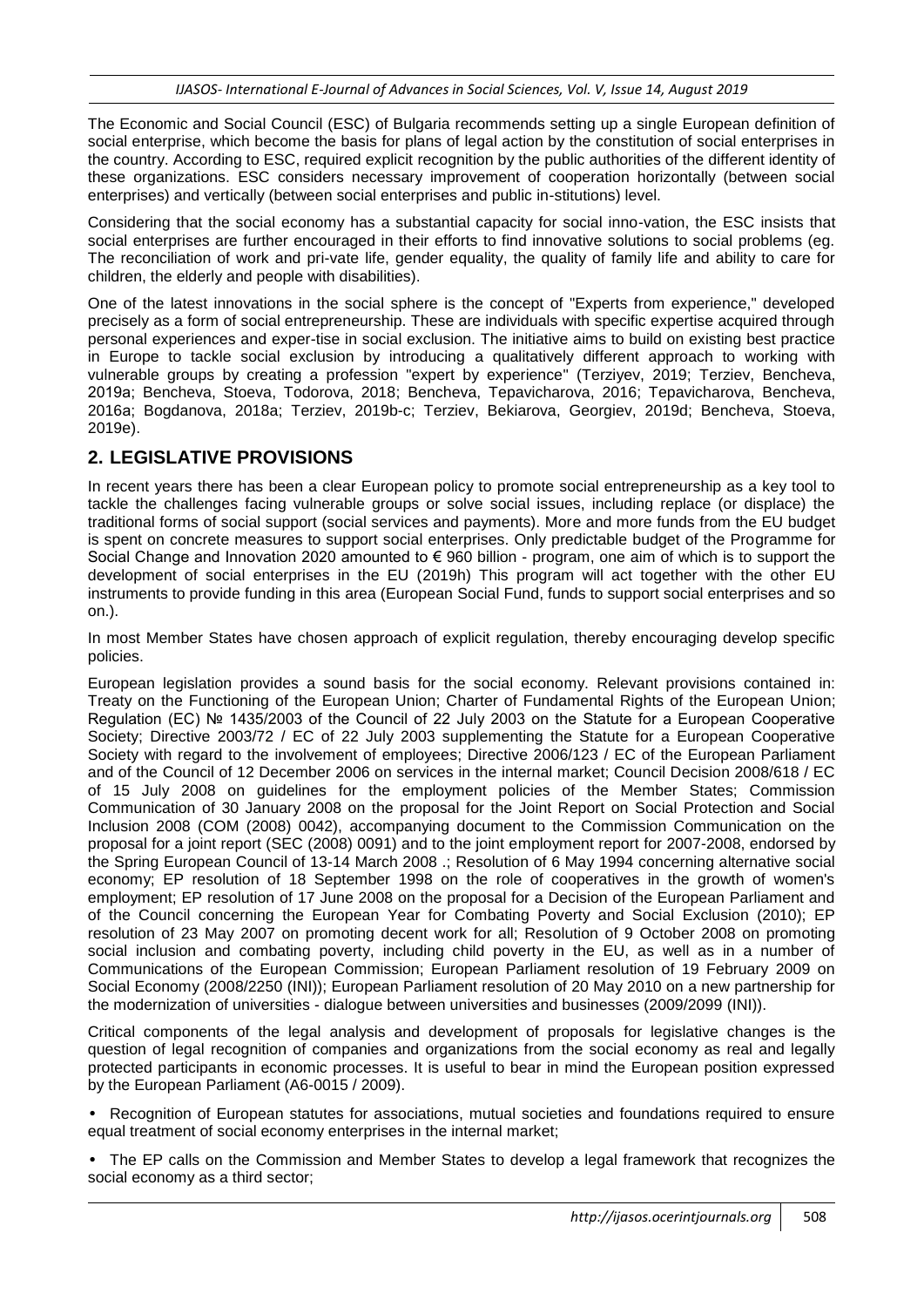• Calls on the Commission to ensure that the European private company will be a company that can be adopted by all types of businesses;

• Calls on the Commission to set clear rules to be established which entities can legally operate as social economy enterprises and to introduce effective legal barriers to entry so that only social economy enterprises can benefit from funding designed for social economy enterprises or from public policies designed to encourage social economy enterprises;

The European Parliament (Decision A6-0015 / 2009)

• urges the Commission and Member States to support the social economy, to establish national satellite accounts for each institutional sector and branch of activity and allow for this data to Eurostat, also by making use of universities;

• points out that evaluation of the social economy is closely linked to the assessment of non-profit organizations, calls on the Commission and Member States to promote the use of the UN Handbook on nonprofit organizations and to prepare satellite accounts which will improve the visibility of organizations nonagricultural aim.

On this basis the Commission develop and guide the establishment of satellite accounts for social economy enterprises. The purpose of these satellite accounts is greater statistical visualization of these undertakings with regard to their specific social role.

The need for statistics on enterprises whose activity is not directed entirely and solely for profit, and to achieve social objectives, such as profit is reinvested in whole or in large part to achieve these goals will become more relevant in context of the implementation of the renewed Lisbon strategy 2020, aimed at developing a "social market economy". The creation of statistical databases such enterprises, their maintenance and updating necessary. With this concept states that need and provides for the creation of such a database at the Ministry of Labour and Social Policy. The aim is to determine the number of social enterprises at home and their employees from disadvantaged groups, and create on this basis a mechanism for monitoring the activities of social enterprises. The National Statistics Institute is expected to cooperate as a page publish the link to the statistical database to MLSP for social enterprises on the basis of an agreement.

From the analysis of EU policy documents can be identified two interrelated lines of the common European policy towards social enterprises:

- Increasing legal regulation to standardize understanding of what social enterprise and
- Planning and allocation of financial resources towards creating and sustainable social enterprises.

Thus ensuring on the one hand a clear basis, criteria and limited scope for implementing support measures of any kind - financial and non-financial - on the other hand does not lead to accumulation of regulation and regulatory burden without further support.

Bulgarian national legislation also provides comprehensive legal framework for the development of activities that have their reference to the characteristics of the social economy: Trade Law; Law on Cooperatives; Law for Non-Profit Organizations; Law for the integration of people with disabilities; Law on Employment Promotion; Social Assistance Act; Law for SMEs; Crafts Act; Law on Protection and Development of Culture; Law on Corporate Income Tax.

According to Art. 316 of the Labour Code, municipal councils are obliged to create specialized municipal enterprises and employers with more than 300 employees - workshops and other departments for persons with permanent disability, the activities of specialized enterprises is planned and accounted for separately.

Municipal councils can create municipal enterprises:

- By commercial companies with municipal shareholding registered under the Trade law;
- By municipal corporations established under the Municipal Property Act.

In the current legislation the term "enterprise" is not clearly defined. Various laws give their self-definitions intended solely for the purposes of their own regulation. The Trade Law defines a commercial "enterprise" as a set of rights, obligations and factual relations of a merchant. According to the Law on Protection of Competition "undertaking" means any natural or legal person or partnership that carries on business in the relevant market, regardless of its legal and organizational form. Under the Law on State Aid "undertaking" means any natural or legal person or partnership that carries on business, regardless of ownership, legal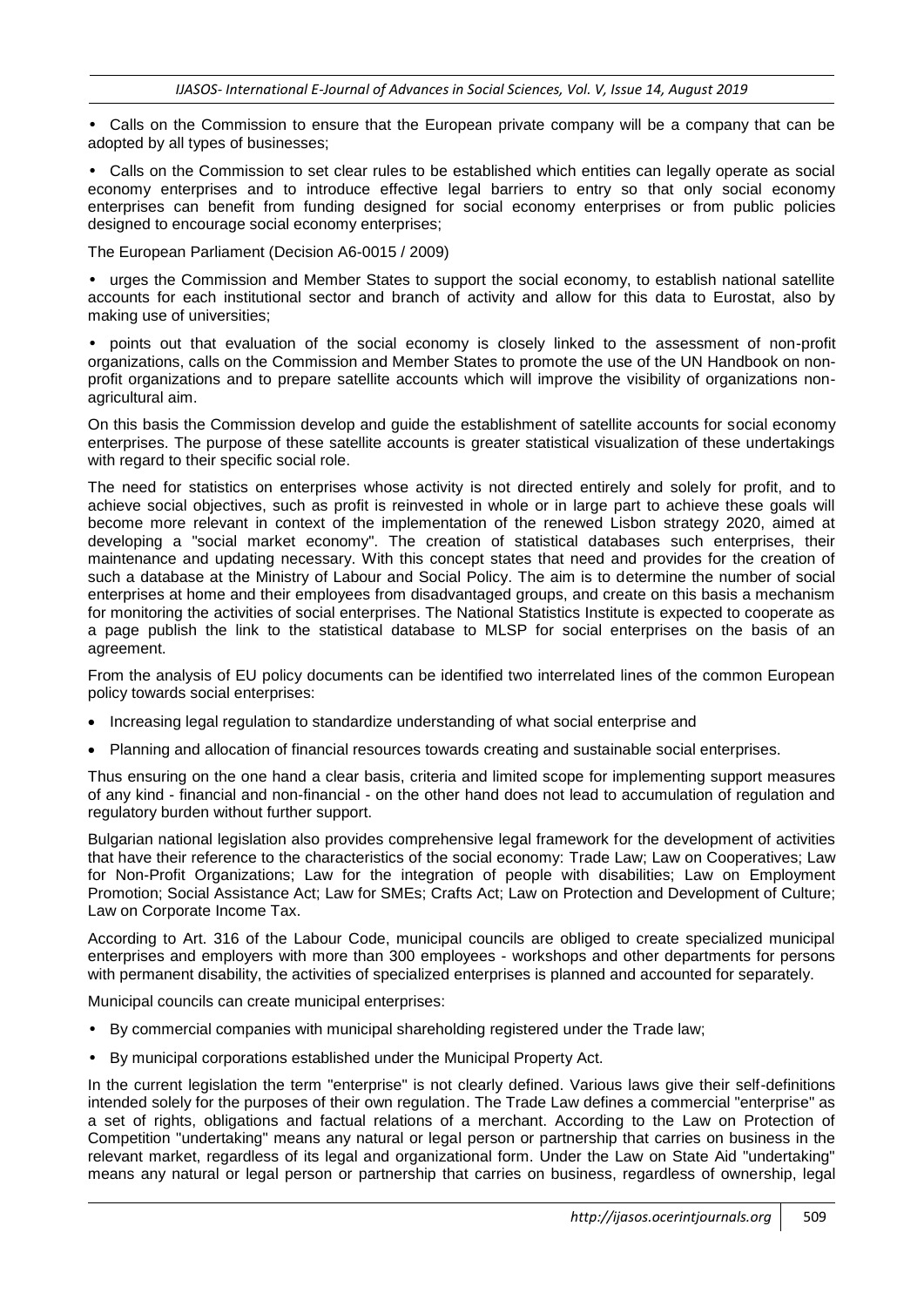and organizational form. According to the Small and Medium Enterprises "undertaking" means any individual trader according to Art. 1 of the Trade law and craftsmen under the Crafts Act.

In tax law the concept is defined as broadly as possible in order to ensure fiscal interests of the state. For tax purposes Law on Corporate Income Tax Act deals with the concept of "place of business", which is definitely room basis or permanently any commercial transactions in the country. According to the Income Tax Act of individuals 'undertaking' is an undertaking within the meaning of the Accounting Act, which defines enterprises as:

• Traders under the Trade law;

• Legal persons who are not traders, budget enterprises, unincorporated associations and foreign persons conducting business in the country through a permanent establishment.

Legislation governing the status and regulates the activity of social enterprises in the country is underdeveloped. In Bulgarian legislation there is no legal definition of social enterprise, and rules governing the status, form and activities of the social enterprise. Moreover, the term "social enterprise" does not exist formally in the legislation of the country.

The only legislative regulated enterprises are specialized enterprises and cooperatives of people with disabilities.

According to the Integration of Persons with Disabilities specialized enterprises and cooperatives of people with disabilities are those who fulfill the following conditions:

- Have been registered under the Trade Law or the Law on Cooperatives;
- Produce goods or provide services:
- Have a share of persons with disabilities as follows:

Specialized enterprises and cooperatives for the blind and partially sighted persons - not less than 20 per cent of the total number of staff;

Specialized enterprises and cooperatives of people with hearing impairments - not less than 30 percent of the total number of staff;

Specialized enterprises and cooperatives of persons with other disabilities - not less than 50 per cent of the total number of staff.

• Entered in the register kept by the Agency for Persons with Disabilities.

• Under the Public Procurement Act specialized enterprise or a cooperative of persons with disabilities is what:

- Is registered under the Trade Law or the Law on Cooperatives;
- There are a total headcount of less than 10 people;
- produces goods or provides services and
- No less than 50 per cent of the total number of employees are persons with disabilities.

Patterns of social enterprises in Bulgarian practice

Social enterprises in Bulgaria operate in several directions:

Delivery of social services;

Providing jobs for people with disabilities;

Mediation in finding employment of unemployed persons;

Provision of health services;

Activity in the field of education and others.

One of the most outstanding areas of work of the Bulgarian social enterprises is the delivery of social services. This became possible after the conducted reforms in the social sphere in 2003 with amendments to the Social Assistance / SAA / and its implementing Rules. The provisions of the law regulating the circle of persons capable of being designated to provide necessary services, it is not proposed comprehensive range of subjects, and are described with the following features - the state, municipalities, Bulgarian physical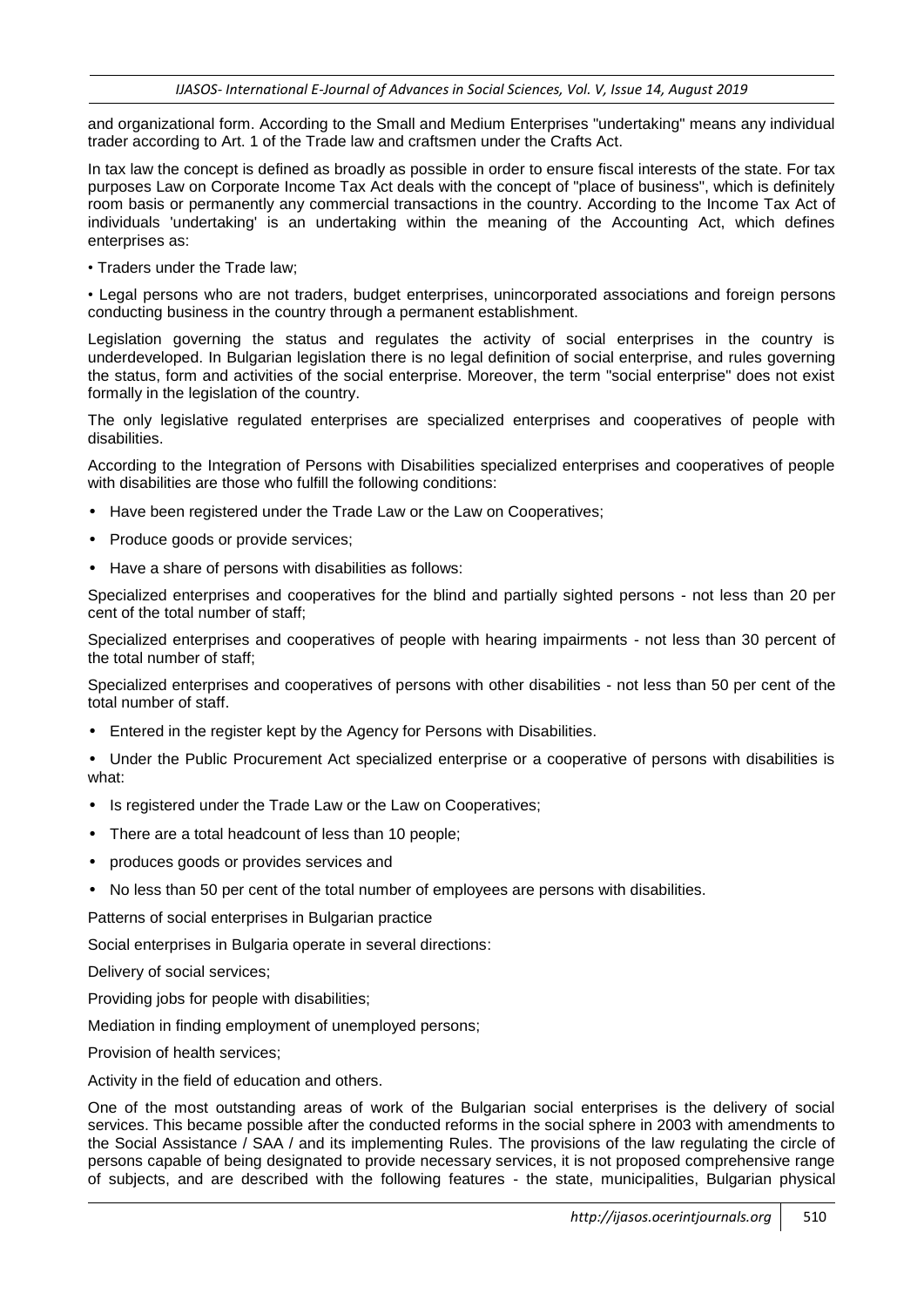persons registered under the Trade law and legal entities , individuals carrying out commercial activities and legal entities arising under the laws of another state - member of the European Union or another country of the European economic Area. And here the emphasis is not on the legal form of social enterprise, but on this activity is to support individuals and leads to social inclusion within the meaning of the SAA. Together, we must emphasize the need to develop social entrepreneurship outside the narrow confines of the provision of social services.

In pursuance of national policy in the social state delegate the performance of certain functions of the mayors of the municipalities in Bulgaria, as in turn give them the right to dispose of the funds for this by themselves means are provided and translated based on the state budget each calendar year. Mayors reserve the right to supplement designated by the state to local activities, providing them with funding by the respective municipal budget. Bulgarian legislation expressly provides for t. Pomegranate. Socio negotiation assigning social services financed by public funds to private providers. This is done through a competition organized by the Mayor of the municipality or the terms of negotiation involving the sole candidate. The control over the legality of the procedure may be exercised by administrative order in front of the customer or by court order before the administrative court. The law provides for the possibility provider of social services to provide these services alone against the agreed remuneration on market principles. The degree to achieve quality in the service appears:

 Compliance with the criteria and standards set by the regulations to implement the SAA and the ordinance on criteria and standards for social services for children adopted by the Council of Ministers of the Republic of Bulgaria;

• Required by law special registration to the Agency for Social Assistance /ASA/ and the State Agency for Child Protection in cases where beneficiaries of social services are children.

 One of the regulations envisaged opportunities for development of social entrepreneurship is reflected in the Law for Integration of Persons with Disabilities /IPDA/. This approach of the legislator is different manifestation being placed focus on two main criteria by which to accept an ongoing concern as socially. The criteria are:

• Requirement of IPDA specialized enterprises and cooperatives of people with disabilities are registered in a particular legal form;

 Cooperatives should carry out activities related to the production of goods or provision of services, among employees should have a share of persons with disabilities.

Particular attention causes restriction of the law social enterprise occur in the form of commercial legal entity established under the Trade law or the Cooperatives Act. So now an enterprise can exist as a joint venture, limited liability company, limited partnership, limited partnership shares, and partnership, as well as cooperative. Practically more used forms are joint venture or limited liability company and with this in mind that capital companies to clearly distinguish the amount of liability.

 Alternatively, registration of social enterprise is a cooperative of disabled people covered under the Cooperatives Act. For its occurrence is sufficient declaration of intention at least seven individuals. IPDA does not clarify whether the very founders / members / and how many of them should be tied to membership in the cooperative relationship. The second requirement is that social enterprise is engaged in the production of goods or the provision of services, making it an active participant in the economy. In addition to that introduced quantitative dimensions of staff as follows, according to art. 28, para. 1 pt. 3 - for specialized enterprises and cooperatives for the blind and partially sighted persons - not less than 20 percent of the employee number;

• Specialized enterprises and cooperatives of people with hearing impairments - not less than 30 percent of the employee number;

• Specialized enterprises and cooperatives of persons with other disabilities - no less than 30 percent of the employee number.

In so set laws can conclude that the presence of the required legal form and economic criteria must be met cumulatively. To complete factual giving legal status to a union as a specialized enterprise for people with disabilities it is compulsory to fit in the Agency for Persons with Disabilities. Social enterprise registered under the IPDA, benefiting from more favorable treatment under Bulgarian legislation. However, it should consider further opportunities and those companies to gain a clearer status and financial and economic incentives, as and their stay in the market is associated with many challenges in the market.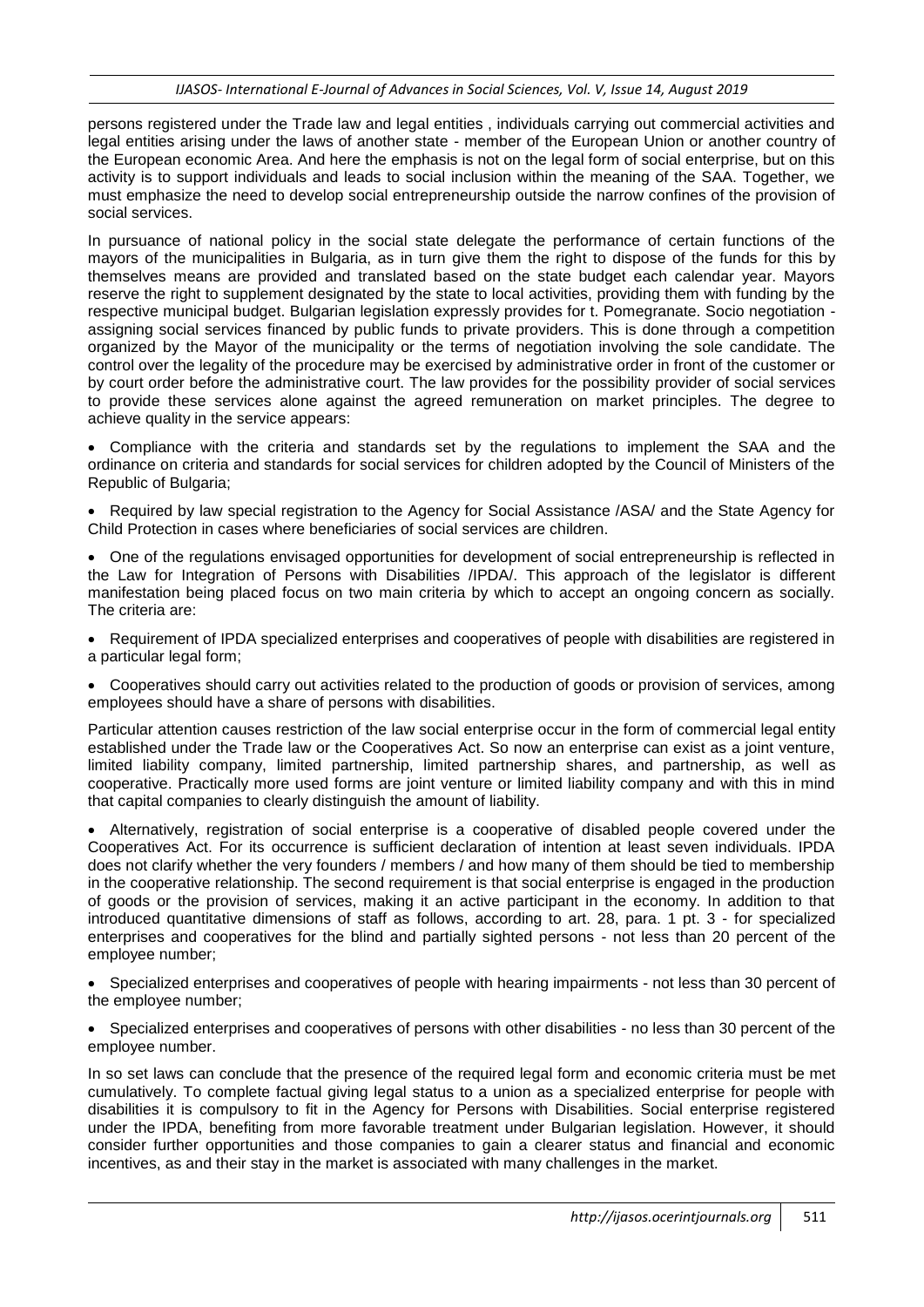The activity of social enterprises in the field of health services is relatively limited, confined mainly to the guidance of some patients what type of health insurance rights and obligations are, and offering free-hold medical examinations, free distribution of drugs and devices not requiring specialized prescription.

According to the main law in this area - Health Act - health care facilities are structures of the national health care system in which medical and non-medical specialists carry out activities to maintain and strengthen citizens' health. Although satisfy some of these traits, social enterprises not having the status of a health establishment cannot provide health services and should limit their activity to that.

Social enterprises in the health sector achieve the desired social impact or limit its sphere of activity to the extent permitted, without the need for special registration under Hospitals law or register as a separate company or a cooperative in accordance with legal requirements. Unfortunately, the Bulgarian legislator has not provided the opportunity the legal form of medical institutions to NGOs, which actually deters many organizations - social enterprises to offer integrated health and social services for vulnerable groups.

#### Legal form of social enterprises

The most frequently chosen form that unites people to achieve certain goals in the social sphere is a legal non-profit entity under the Non:

• NGOs have first task effectively to achieve their development goals act like about spending their cash /companies aim to make a profit and its allocation between partners/. Moreover stipulated in the statutes of NGOs goals be publicly tracking from interested parties, and presumably are known to the public as records of NGOs are public. Set destinations organizations necessarily lawful and not contrary to good morals, otherwise they are subject to termination under the Non. The implementation of these objectives is subject to a report to the authorities themselves NGOs and annual monitoring by the state in case the NGO's selfstyled public benefit / perform community service /.

• NGOs have the right to do business under certain conditions similar to commercial companies and cooperatives, as long as their business simultaneously satisfies several conditions:

- To be connected to the main activities of NGOs;
- To be ancillary to the main activity;

 To defined explicitly in the statute / offices of NGOs; - Revenue of it be used to achieve the objectives of the statute / office purposes.

In many cases exceeded the volume of business NGOs virtually separates the work of social enterprise in their company. Characteristic of the separation of social enterprise in separate legal personality /a regulated by the Trade Law company/ is that its sole shareholder is the very NGOs. The composition of the management bodies of the corporation is determined by the NGOs, which supervises the work of those responsible and determine their powers. Thus the focus of the work of social enterprise remains in NGOs and the existence of the corporation is justified solely by the need for structural separation of the management team responsible for this. The obligatory business characteristics that can be carried out by NGOs, makes it very closely related to the nonprofit, ideal goals of the organizations - in practice it is only a means to achieve them. In this sense, when that business is done by NGOs and the organization aims to support vulnerable groups fill the criteria for social enterprise. NGOs shall not distribute profits from the business, and the resulting gain can only be used to achieve profit targets. Namely the combination of these features makes it very often in practice NGOs preferred form of support from the state to promote the social economy.

Current Bulgarian legislation provides a good basis for economic and social activities with social impact. Over 30 preferential regime, including tax and related deductions that apply in the corporate economy are directly applicable to undertakings and social economy organizations. A more precise analysis of this system of preferences warrants to offer additional incentives and to introduce profiling of such measures to the specifics of the social economy. The creation of the routine functioning mechanism for monitoring public activities with social impact, collecting and analyzing data on their condition, activity and results, as well as their needs for improving the legislative framework to maintain and stimulate their activity is immediate task inherent in the state administration, which when established necessary, in consultation with all stakeholders, will take the amendments to the regulations on businesses and social economy organizations:

- For legal recognition;
- For statistical recognition;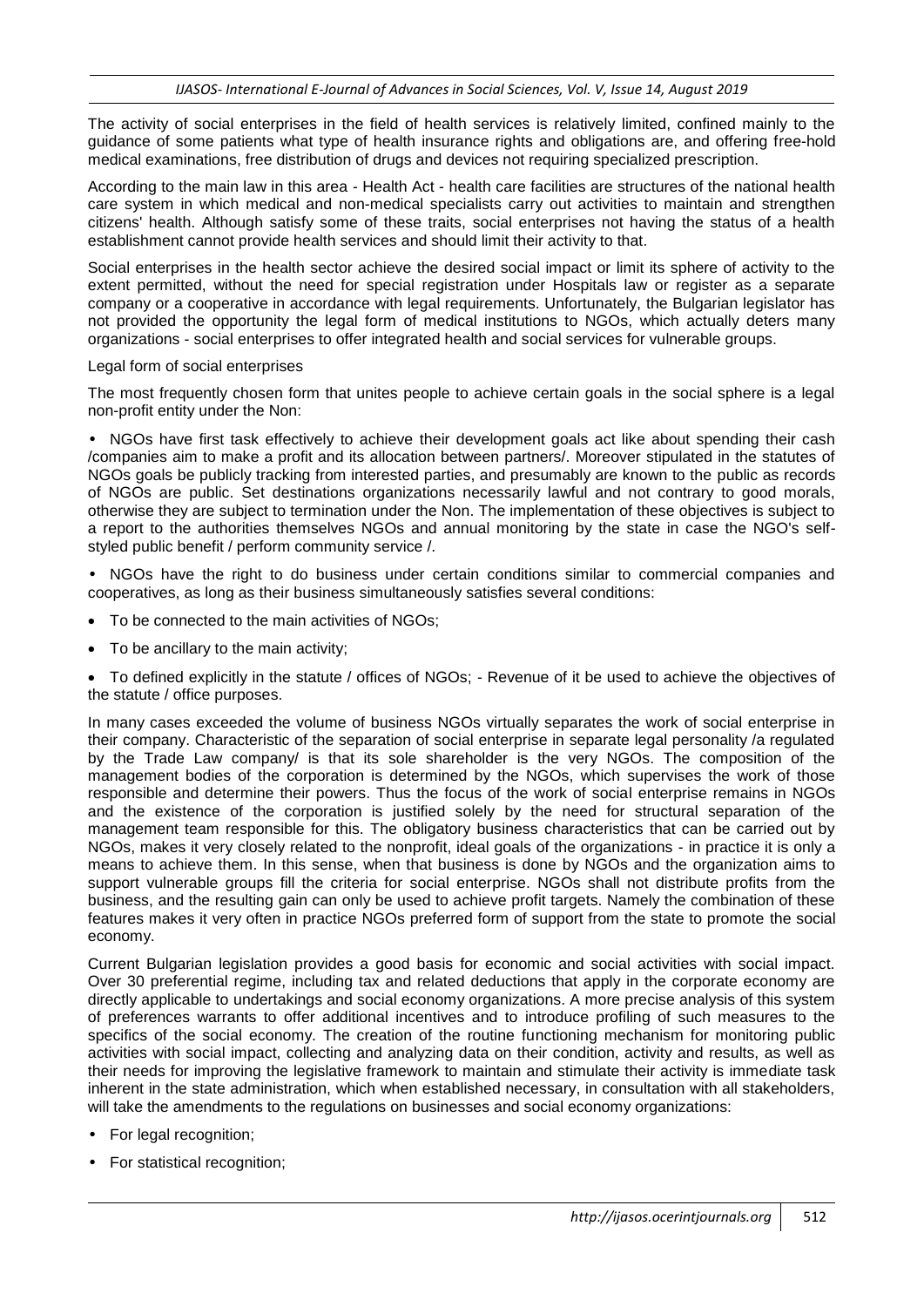• Profiling, respectively expanding the scope of the preferential arrangements for full inclusion in their subjects' social economy.

Legal and statistical recognition of enterprises and social economy organizations is an important prerequisite for clear and fair interaction between the state and the social economy. In particular, statistics on these activities will support the state for accurate orientation and development not only of policies for the social economy, but also the general policies of social protection.

National concept of social economy reflects the views of interested parties to maintain reasonable proportions in rights, duties, control and monitoring of the social economy and involvement of stakeholders in order to avoid stagnant state regulation. Economic and humanitarian activities with the characteristics of the social economy should be freely chosen by the artists themselves, including by using examples from the established European practices. The state will avoid over-regulation and control of enterprises and social economy organizations to keep their autonomy and administrative and financial distance in terms of public administration and public sector in the economy. At the same time the state will require social enterprises and organizations, which have been assigned the brand "Product of the social enterprise" to provide institutional and financial public transparency.

In Bulgarian, as in most other European legal doctrines, there are two understandings on what the work should be placed focus on defining the criteria to be met by social enterprise - that the legal form of unification, giving explicit legal form and regulation or the behavior of the entity itself. In the Bulgarian framework (yet strategic) favors not the form in which will be organized social enterprise as a subject of law and of the goals we set and what effect pursuing. It is important that the activities of the social enterprises to be directed to the provision of goods or services to disadvantaged people, the involvement of these persons in the production and provision of goods or services so as to achieve a positive social impact on society.

In accordance with timetables definition Bulgarian legislator has chosen not to regulate explicitly social enterprise as a separate legal form, outlining the capabilities of origination, management and termination and is left to the will of individuals to decide for themselves how to organize their activities in line with existing legal forms. The result is that in practice in Bulgaria social enterprises can exist as companies, cooperatives, non-profit profit /NGO/ as long as they meet the other criteria - have important social outcomes for vulnerable groups.

### The practice

The most frequently chosen form that unites people to achieve certain goals in the social sphere is a legal non-profit entity. Its status is regulated in the Law for non-profit organizations. What distinguishes non-profit goal of these alliances and possible even at the level of conceptual design, and then in the very spirit of the law is the placement of these goals. At the inception of the NGO founders combine their efforts for the realization of put their ideas and strategies to alter certain social relations in specific environments. Since the adoption of the Law for non-profit organizations and the changes to the Social Assistance Act /SAA/ the majority of NGOs perceive their mission implementation of policies in the social sector, covering the scars of social enterprise, according to the understanding of the European Commission.

In view of such underlying conditions as social can identify different in its legal status companies if their business is aimed at improving the situation of persons belonging to vulnerable groups. Therefore, to determine an entity as "social", it must have the following additional features:

Performed by the enterprise business have pronounced and lasting social impact ie activities carried out in social enterprise to pursue fundamentally and permanently in time certain social goals. It should be noted that a single provision of financial or non-financial assistance / support person from socially vulnerable group or the provision of a single service cannot be considered a work of social enterprise.

Performed by social enterprise business have a specific purpose or goal - to improve the standard of living of persons deemed by society to be vulnerable; to provide employment and create conditions for their economic independence; to provide services or other support with a view to their effective social inclusion.

Regulated financial and non-financial incentives should comply with state aid rules.

The lack of explicit legal regulation now allows social enterprise to be created under different legal forms, as long as its activities aim to achieve positive, measurable social impact rather than profit maximization. Generated profits should be reinvested primarily to achieve social objectives. If exceptionally a company distributes profits between shareholders and owners, it must be established rules and procedures so that distribution of profits does not negatively affect the primary social objective of the enterprise. Practice shows that the main forms of differentiation of social enterprises in Bulgaria are as follows: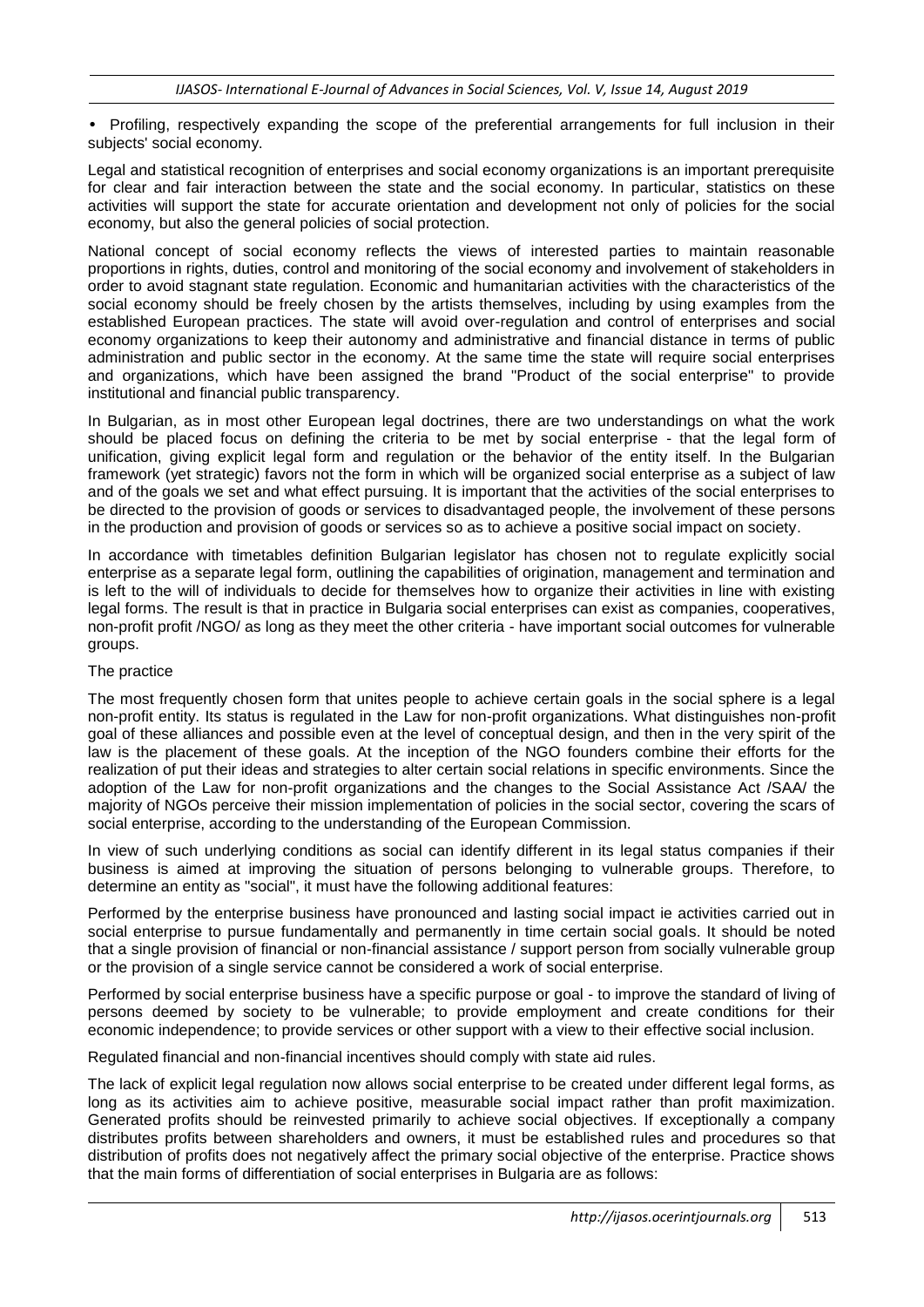• Legal non-profit organizations (NGOs) that can perform direct business. It is this business have identified NGOs as a social enterprise, provided it is directed towards a particular social purpose. The Law on NGOs makes special demands on the business activity of NGOs - to be more, to be connected to the main subject of activity is regulated in the office, not to distribute profits, and if such is generated, it can be used to achieve non-profit purposes.

• Cooperatives of people with disabilities and other types of cooperatives that provide social services or goods to vulnerable, marginalized, disadvantaged or isolated; or using the method of production of goods or services, which is enshrined their social purpose.

State support to "operators" who pursue social goals and achieve socially significant results, is expressed by specific forms of financial support. Depending on incentives may have different dimensions - to express themselves in lower tax liabilities in subsidizing certain activities or easier access to credit.

Funding of social enterprises and tax regime for them

Taxes that are relevant to the activities of social enterprises are:

• Corporate tax: due to the profit realized in doing business, as well as rental of own movable and / or immovable property, whether business was conducted in Bulgaria or abroad. The tax rate is 10% on the profit for the fiscal year. The regulation contained in the Corporate Income Tax Act.

• Tax expenses: There are two types - a tax on social spending (eg social costs incurred by the social enterprise as an employer in respect of their employees) and tax on entertainment expenses. Social enterprises, whether NGOs or companies / cooperatives, subject to common grounds to excise those two types of taxes. The tax on expenses is regulated by Part 4 of the act. The tax rate in both cases was 10% on the social, entertainment expenses, respectively.

• Withholding tax: this is a final tax, which applies to income realized from the implementation of the so. Called. Indirect business, ie when the social enterprise is separated into a separate company and NGOs receive dividends or liquidation shares for participation in him. The regulation contained in the act. The tax rate is 5% on the amount of dividends received, respectively liquidation share.

• Value Added Tax: obligation accrues refers to persons performing an independent economic activity in accordance with the Law on Value Added Tax (VAT). Such under the law is any activity that occurs regularly or professionally by one person against remuneration. For such activity would therefore be considered activities of social enterprises, regardless of what legal form they exist. For the purposes of taxation provides registration before the NRA.

• Tax incentives for corporate donors include legal opportunity under the act to reduce by 10 percent its positive accounting financial result (profit), where the donations were made in favor of:

• healthcare institutions, including for therapeutic communities for drug addicts and drug addicts for their care;

• specialized enterprises or cooperatives of people with disabilities, registered under IPDA in favor of the Agency for people with disabilities, people with disabilities, as well as technical aids for them;

• NGOs registered in the Central Register of non-profit community service with the exception of organizations supporting culture within the meaning of the Law on Patronage.

• Other listed in the act.

Tax relief for donors - individuals who have made donations to the social enterprises are possible under the Law on Income Tax of Individuals. According to this law, individuals may deduct to 5% of its taxable income for donations made in favor of:

- Healthcare facilities:
- Medical institutions:

• Specialized enterprises or cooperatives of people with disabilities registered under the Integration of Persons with Disabilities and to the Agency for Persons with Disabilities;

• NGOs registered in the Central Register of Legal Entities non-profit public benefit, with the exception of organizations supporting culture within the meaning of the Law on Patronage;

• Therapeutic communities for drug addicts;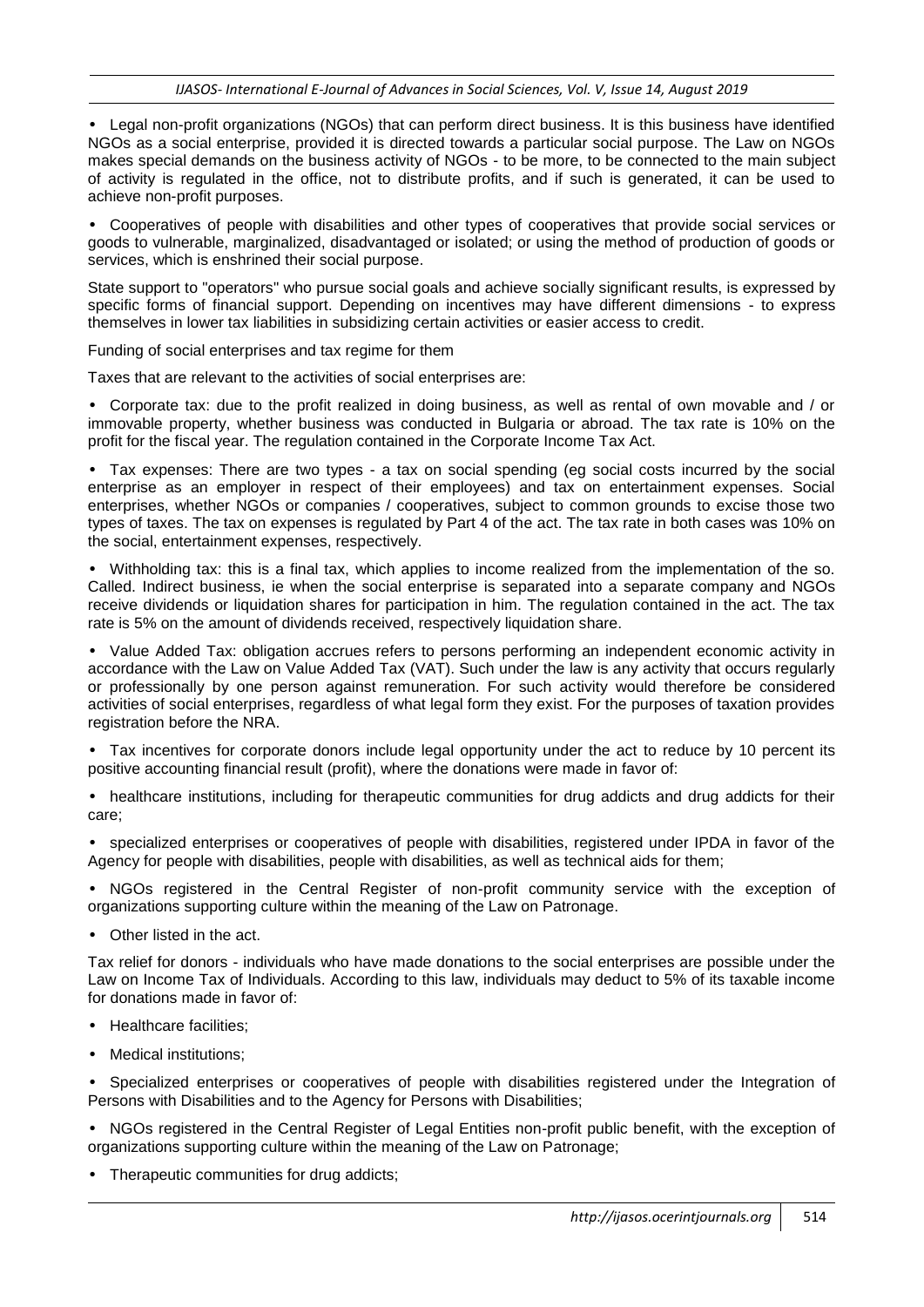• Other listed in the act.

• Exemption from payment of local tax donation received by NGOs - social enterprise, donations or grants provided by him to others. This relief is provided in the Act on Local Taxes and Fees (Fees Act) and may be used only if NGOs - social enterprise is registered in the public interest in the Central Register at the Ministry of Justice.

Another type of tax incentives exist only for more specialized enterprises for people with disabilities. The corporate tax is remitted entirely legal persons - specialized enterprises or cooperatives within the meaning of the Integration of Persons with Disabilities on 31 December of the year are members of the nationally representative organizations of and for people with disabilities and in which at least:

- 20% of the total number of staff are blind and partially sighted people, or
- 30% of the total number of staff are hearing impaired or
- 50% of the total number of staff are people with other disabilities.

There are also tax breaks for businesses that commit to hiring long-term unemployed. According to the tax act taxpayer is entitled to reduce their accounting financial result in the determination of the tax financial result when hired person employment for not less than 12 consecutive months at the time of his hiring it:

- Registered as unemployed for more than one year, or
- Registered unemployed person aged 50 years or
- Unemployed person with reduced capacity.

The Economic and Social Council (ESC) believes that currently provided tax incentives are insufficient to stimulate real development of social entrepreneurship in Bulgaria. Incentives exist primarily to corporate donors and to a lesser extent to donors - individuals. Such a measure encourages more corporate social responsibility. There are no significant tax incentives for the activity carried out by social enterprises, such as financial incentives policy focuses largely only to entrepreneurship as one of the vulnerable groups related to people with disabilities. The Council needs a legal framework that ensures an encouraging environment for the development of social enterprises, clearly regulate specific tax relief to all who meet the definition and the result of social enterprise, and with a view to its own activities.

#### "Positive" discrimination

One of the most common measures used worldwide to stimulate the social economy are measures relating to so. Pomegranate. Positive discrimination (also called "feedback"). Positive discrimination is explicitly favoring a particular group / groups of people who have been subjected to historical or persistent discrimination; the result sought is compensation for hidden discrimination and ensuring a more balanced social performance. The goal of affirmative action is to "correct" a previous injustice. In Bulgarian legislation there are various examples of positive discrimination, but connected with the activity of social enterprises as entities involved in economic turnover are provided hypotheses in some of the recent amendments to the law on public procurement. The Contracting Authority shall retain the right to participate in procedures for the procurement of specialized enterprises or cooperatives of people with disabilities when:

1. The subject of the contract is included in the list approved by the Council of Ministers, or 2. The contract runs programs to protect the employment of persons with disabilities. The contracting authority must indicate this condition in the notice of initiation of the contract.

Specialized enterprises or cooperatives of people with disabilities participate, provided they can meet at least 80 percent of the subject of the contract with its own production and resources or subcontractors who also have specialized enterprises or cooperatives of people with disabilities. Nationally representative organizations of and for people with disabilities each year to 30 September of the current year published on the Public Procurement Portal information about the capacities of their members.

Also contracting authority found the following calendar year tender in order of when it can be performed by specialized enterprises or cooperatives of people with disabilities.

When after the said procedure was not selected contractor, the contracting authority may open a new procedure, without the right of participation of specialized enterprises or cooperatives of people with disabilities. Entity shall specify in the decision to initiate the reasons for the termination of the previous procedure (Petkova, 2008, Petkova, 2009; Petkova - Georgieva, Yanakieva, 2012; Petkova, Strateva, 2012a; Petkova, Tasheva, Petkov, 2018b-c).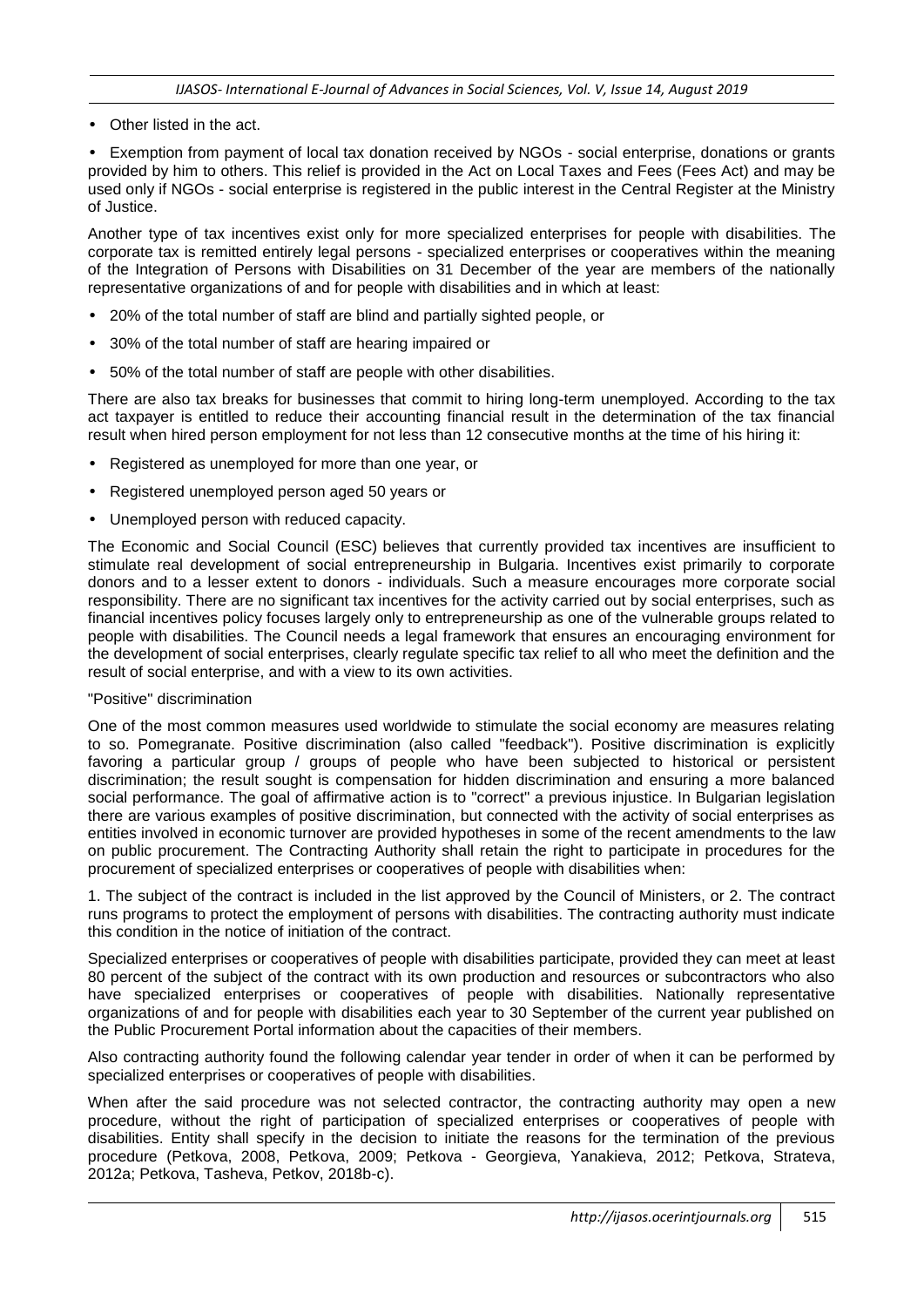Proposals to change the legislation formulated by BCAF and BCNL

In order to provide a better framework for the development of social enterprises in Bulgaria Foundation "Charities Aid Bulgaria" foundation "Bulgarian Center for Non-profil Law" make proposals (2019i) to the Interagency Working Group on Social Economy, stressing that it is important to be on the discuss these important issues before proceeding to the painting of concrete legislative texts aimed at regulating social entrepreneurship:

• Regulating the level of law key elements that define a business as a "social enterprise" which regulate in turn should have a single purpose - conducting a clear policy of the state, promoting growth and prosperity of social enterprises, and from there and their users. The introduction of a legal framework for social enterprises should include concrete measures to promote their development at national and local level to justify the introduction of regulations. This direction of reforms is advocated by the European Commission, clearly stated that the first need is financial support, followed by clear and simple rules, including the reduction of administrative and regulatory burden as a whole.

• Taking into account the above-mentioned notes, and practice that has developed in Bulgaria during the last 10 years in terms of the profile of social enterprises, we support the idea of regulating the level of law the main characteristics to determine a business as a social enterprise with the above objectives - provide support by holding a consistent policy to promote their business. Next, this provision should be provided in parallel with the following measures:

• Proclaims schemes for financial assistance to start-up social enterprises and those that are in the early stages of its development, regardless of the legal form in which they exist;

- Reducing administrative regulatory burdens on organizations wishing to develop social entrepreneurship;
- Ensuring equal opportunities for all private providers of public services;

• Universalization of tax incentives and exemptions for employers of people from vulnerable groups to social enterprises, regardless of their legal form.

• It is the formation of a separate legal form of social enterprise since currently Bulgarian legislation through the Commerce Act, the Cooperatives Act and the legal non-profit provides ample opportunities for association of persons and achieve societal goals. More important here is to create conditions for development of their activities to achieve added value towards social inclusion of various vulnerable groups.

• The future legal regulation should include specific criteria that reflect the following principles:

Independence and autonomy of the establishment (creation and management is the result of an independent decision of the founders, is not due to the implementation of the decision of the supreme national or local level);

Presence of socially useful purposes (the primary purpose of which is created now is not to make profits but to meet the demands and needs of people from vulnerable groups, environmental or other socially significant goals - social inclusion, solidarity, antidiscrimination, etc., i. e. its main purpose is to solve a problem that is important for the whole society);

The enterprise is expressed in 1) manufacturing and / or supplying goods and services in favor of and focused on meeting the needs of people from vulnerable groups (eg social services, educational services and the like) and / or 2) aimed at solving social issues (such as environmental protection, preservation of cultural heritage and so on..) and / or 3) now permanently (and not sporadically) engages in economic activity on a market basis, through which and within which provides permanent employment for people from vulnerable groups;

Revenue and profits of the parent company (after settlement of losses) are advantageously used to achieve the main profit and socially useful social purpose, which is guaranteed by the inner organizational rules of the legal entity or guaranteed by law;

The distribution of profits is prohibited or restricted by law (for NGOs - it will be NPLEA, but for others - limit profit distribution must be law NAO).

• Simultaneous with this regulation should be introduced following a specific stimulus package:

• To regulate various tax breaks when operating as a social enterprise or implementation of the services / goods produced within this activity;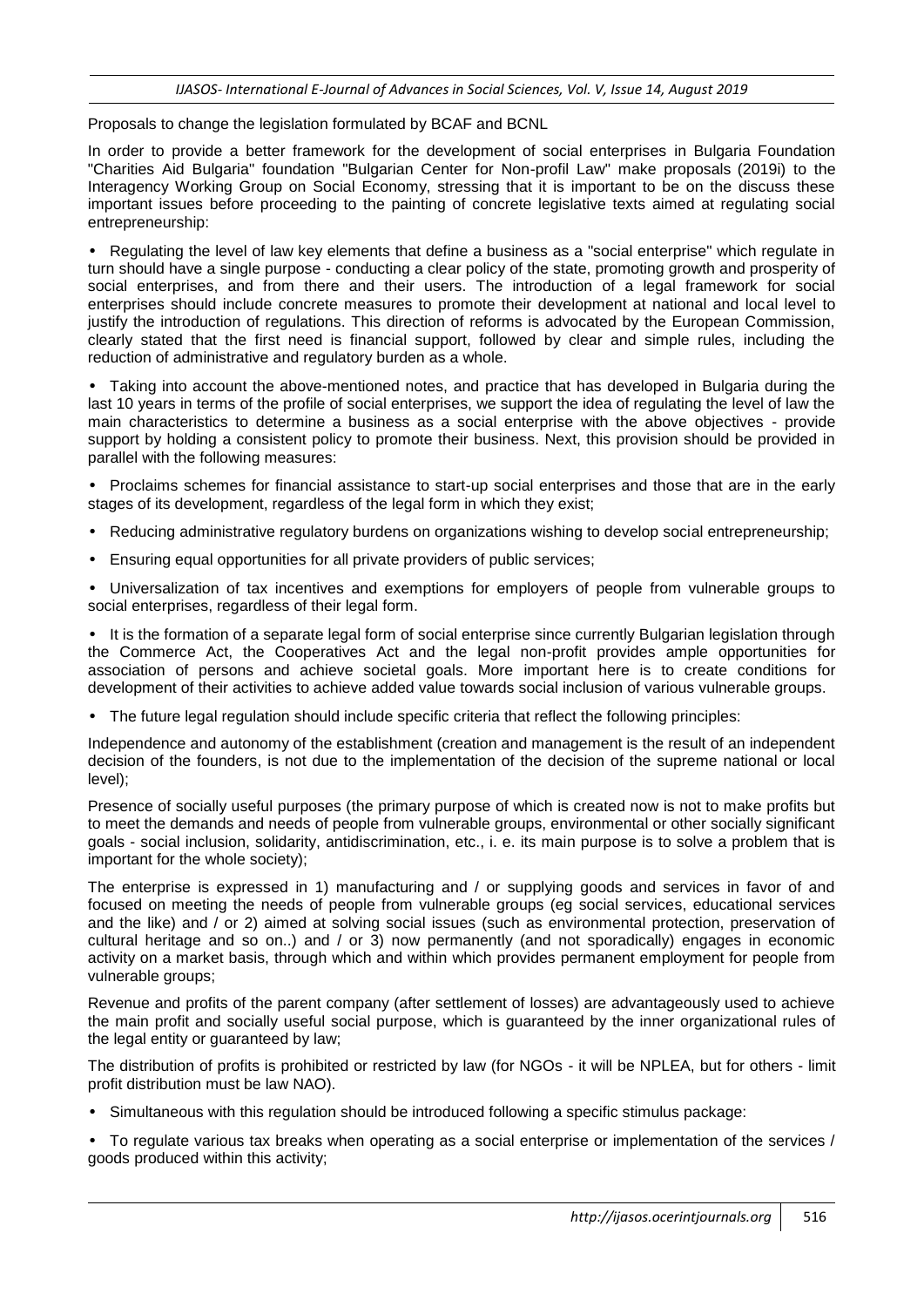• To create easier access and procedures for the participation of social enterprises as contractors of public works - widening the circle of persons under the current Public Procurement Act / PPA /;

Develop awareness simplified procedures for employers' social enterprises - what documents should prepare by hiring disadvantaged people (people with disabilities, long-term unemployed, people at high risk of unemployment, etc.) in order to avoid the administrative burden of employers and subsequent sanctions by the Executive Agency "General Labour Inspectorate".

To develop more measures aimed at promoting and supporting the activities of social enterprises in order to build capacity and competitiveness and development of innovations. Funding for these measures may be part of the operational programs, but also to ensure sustainability - should universalize national mechanisms to support small and medium enterprises and open and social enterprises (regardless of their legal form).

Reduce the time and deadlines for all registration and licensing regimes:

• To establish a mechanism and methods in which to collect statistical information about the social enterprises, the process of their development, and for assessing the impact of their activities.

• Operational programs and creating new horizons of European investment - European Social Fund announced that in the new programming period, social enterprises and social entrepreneurship will be a priority. To actually be supported should be prepared adequate and real incentives for the development of social entrepreneurship, which include:

Limit the application of state aid rules, reflected in Regulation 651/2014;

Reduce the administrative burden for managing and reporting on projects (eg by introducing an electronic system similar to PADOR when applying for funding under the different mechanisms and incentives);

Development of independent measures for operations under the OP Human Resources Development since 2015. Which are aimed at social enterprises and social entrepreneurship (in the indicative program for 2015 does not include such measures);

Innovation and Competitiveness OP also be measures that are aimed at social enterprises in their various legal forms, given their role in the discovery and application of innovation in certain economic sectors.

• To facilitate access to finance for social enterprises at the start of their activities, their development and expansion through investments in social investment funds that provide equity instruments and debt financing.

According importing the proposal provides only a certain legal framework (definition of social enterprise) without appropriate measures that make it a policy to support and develop, not only fail to achieve the objectives of the National concept of social economy, but in practice will become a mechanism for regulations that will prove unnecessary, and possibly be a "super regulator", and hence limiting (Stoeva, 2016b-c; Arabska, 2016d; Ovcharova, 2017-a; Terziev, Nichev, Georgiev, 2019f-g).

# **3. CONCLUSION**

In the National concept of social economy following recommendations are made in connection with the development of regulations (2019j):

Need for ongoing improvement of legislation as a precondition essential for activity, stabilization and development of enterprises and social economy organi-zations.

Conduct ongoing due diligence in aspects of the social economy in order to develop relevant legislative changes, as well as individual acts aimed at harmoniz-ing and developing the existing legal framework.

# **REFERENCE LIST**

Terziyev, Venelin. (2019). Sotsial'naya ekonomika i sotsial'noye predprinimatel'stvo. // Sovremennyy menedzhment: problemy i perspektivy: sbornik statey po itogam XIV mezhdunarodnoy nauchnoprakticheskoy konferentsii «Sovremennyy menedzhment: problemy i perspektivy» 25-26 aprelya 2019 goda, Ministerstvo nauki i vysshego obrazovaniya Rossiyskoy federatsii, Izdatel'stvo Sankt-Peterburgskogo gosudarstvennogo ekonomicheskogo universiteta, Sankt-Peterburg, Rossiya, 2019, s. 412-435, ISBN 978-5-7310-4567-4 (Терзиев, Венелин. Социальная экономика и социальное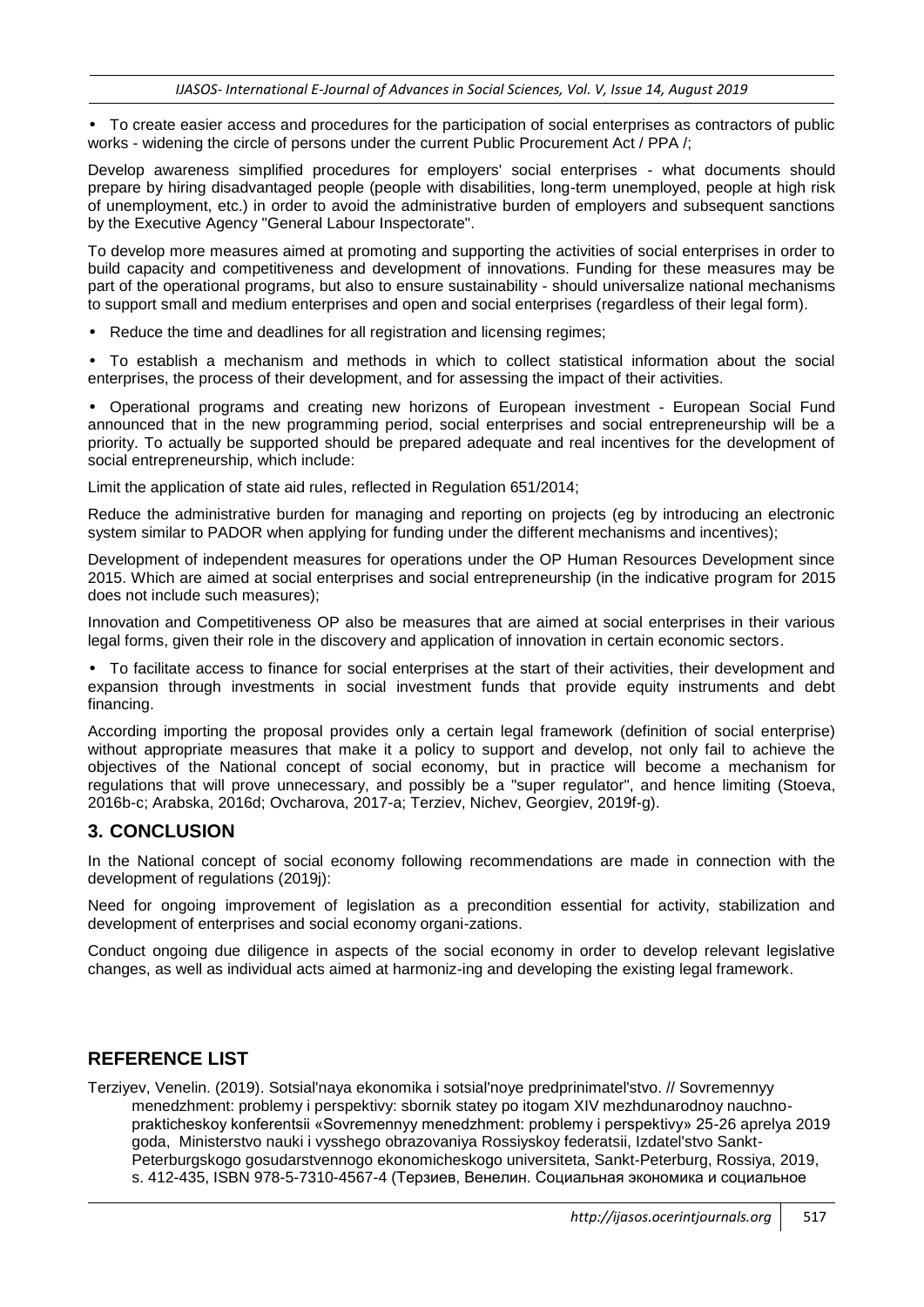предпринимательство. // Современный менеджмент: проблемы и перспективы: сборник статей по итогам XIV международной научно-практической конференции «Современный менеджмент: проблемы и перспективы» 25-26 апреля 2019 года, Министерство науки и высшего образования Российской федерации, Издательство Санкт-Петербургского государственного экономического университета, Санкт-Петербург, Россия, 2019, с. 412-435, ISBN 978-5-7310- 4567-4).

- Terziev, V, Bencheva, N. (2019а). Current status of social entrepreneurship in Bulgaria. **//** Advances in Bulgarian science'2018, National centre for information and documentation (NACID), Sofia, 2019, pp.5-18, ISSN 1314-3565.
- Bencheva, N., Stoeva, T., Todorova, S. (2018). Key Skills and Competences for Social Business Advisors: Views from Experts, International Journal of Organizational Leadership, 7(2018), pp.413-425; ISSN 2383-1103 (Print); ISSN 2345-6744 (Online).
- Bencheva, N., Tepavicharova, M. (2016). Support structures for social entrepreneurship in Bulgaria, The first scientific conference on social entrepreneurship on "Tips, skills and tools for consulting social entrepreneurs", pp.29-35, ISBN 978-954-517-249-6 ISBN 978-954-517-250-2.
- Tepavicharova, M., Bencheva, N. (2016а), Factors for development of the educational and professional qualitication profile of the managers from the services sector in Bulgaria, Scientific journal «Economics and Finance», Science and Practice, Conference proceedings, Citation Index - Social Sciences & Humanities (CPCI-SSH), Thorpe-Bowker, Melbourne, Australia, pp.42-47, ISBN 978-0-9942661-3-2.
- Bogdanova, Margarita. (2018a). Policies and Instruments for Social Development. Journal of Innovations and Sustainability, Plovdiv, Bulgaria, 4, 2018, 1, рp. 59-63, ISSN 2367-8127 (CD-ROM), ISSN 23678151 (ON-LINE).
- Petkova, St., (2008). Balanced scorecard as instrument of strategic controlling, Forum Gesundheit und Soziales, Beitrage aus Lehre, Forschung und Praxis der Studiengange der Evangelischen Fachhochschule Berlin, Heft 6, p.60-68, ISSN 1863-1851, Berlin, 2008.
- Petkova, St. (2009). Tendentsii za upravlyavane na strategicheskiya risk s pomoshtta na balansirani sistemi ot pokazateli, Godishnik na MGU "Sveti Ivan Rilski", tom 52, str.87-91, ISSN 1312-1820, Sofiya, 2009 (Петкова, Ст., Тенденции за управляване на стратегическия риск с помощта на балансирани системи от показатели, Годишник на МГУ "Свети Иван Рилски", том 52, стр.87-91, ISSN 1312- 1820, София, 2009).
- Petkova Georgieva, St., A., Yanakieva, (2012). Balansiranata sistema ot pokazateli kato savremenen metod na upravlenie v turisticheskoto predpriyatie, akademichno spisanie "Upravlenie i obrazovanie", tom VIII, kn. 1, str.140-144, ISSN 13126121, Burgas, 2012. (Петкова - Георгиева, Ст., А., Янакиева, Балансираната система от показатели като съвременен метод на управление в туристическото предприятие, академично списание "Управление и образование", том VIII, кн. 1, стр.140-144, ISSN 13126121, Бургас, 2012).
- Petkova, St., Iv. Strateva, (2012a). Opredelyaneto na strategicheskite vrazki po deynosti kato klyuchov podhod v kontrolinga, godishnik na Universitet "Prof. d-r Asen Zlatarov", Br. XLI, kn. 2, str.106-112, ISSN 1312-1359, Burgas, 2012 (Петкова, Ст., Ив. Стратева, Определянето на стратегическите връзки по дейности като ключов подход в контролинга, годишник на Университет "Проф. д-р Асен Златаров", Бр. XLI, кн. 2, стр.106-112, ISSN 1312-1359, Бургас, 2012).
- Petkova, S., Tasheva, Y., P. Petkov, (2018b). Assessment of the Pyrolytic Fractions from Refused Derived Fuel, Oxidation Communications, p. 462 - 467, book 41, vol. 3, ISSN 0209-4541, 2018.
- Petkova, S., Tasheva, Y., P. Petkov, (2018c). Evaluation of Possibility to Use Liquid Pyrolysis Fractions as Fuel, Oxidation Communications, p. 468 - 474, book 41, vol. 3, ISSN 0209-4541, 2018.
- Terziev, Venelin. (2019b). Social policy and labor market development in Bulgarian transition period. INTCESS 2019- 6th International Conference on Education and Social Sciences, 4-6 February, 2019, Dubai, International Organization Center of Academic Research, 2019, pp. 703-714, ISBN: 978-605- 82433-5-4.
- Terziev, Venelin. (2019c). Theoretical basis of development of labor market and social policy in the republic of Bulgaria. INTCESS 2019- 6th International Conference on Education and Social Sciences, 4-6 February, 2019, Dubai, International Organization Center of Academic Research, 2019, pp. 715-726, ISBN: 978-605-82433-5-4.